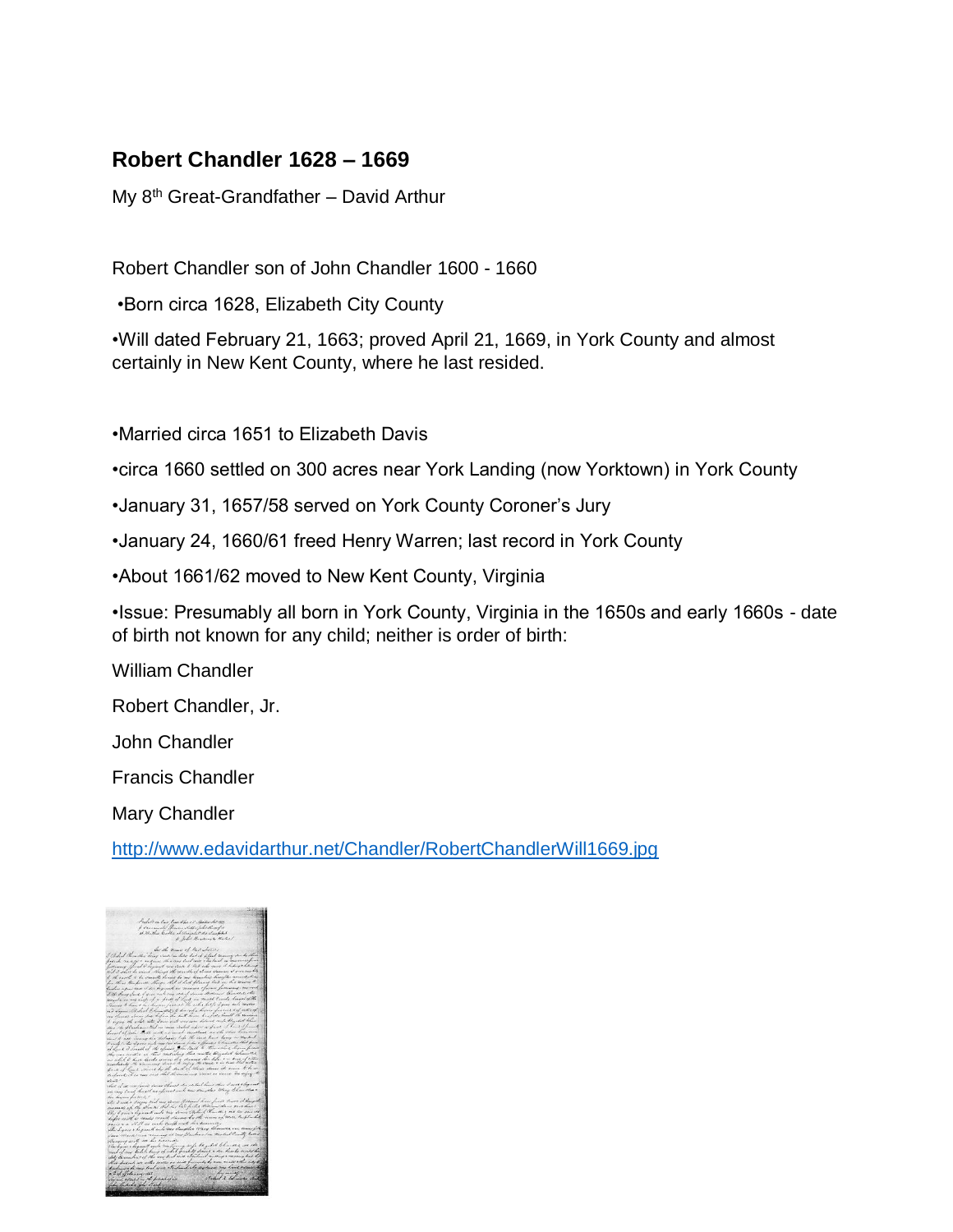## Transcription

Probate in Cir Cour Ebon 12 April Ant. 1669 Sacfament ssranev Haddin John Hungerford & Mathew Culter & Recorded ie elans for dich John Baskerry to clk Court

## In the name of God Amen

I Robert Chandler being sick in body but of perfect memory do by these presents make & ordaine this my last will and testamentin mausser aforsur following, First I bequath my soule to God who gave it hoping & believing that I shall be saved through the mercery of Xx our Savior I give my body to the earth to be decently buried by my Executrex hereafter named And for those temperall things that it hath pleased God in his mercey to bestow upon me I do bequath in manner of arnce following my wish debts being paid I give unto my eldest sonne William Chandler the mayete on one halfe of a pcell of Land in New Kt County bought of Tho. Skinner to him him & his heries forever the other halfe I give unto my second Sonne Robert Chandler to him & his heires forever & if either of my aforesaid sones die befor he hath heirs lawfully bequath the survivor to enjoy the whole. Item I give unto my well beloved wife Elizabeth Chandler the plantacim that is now seated upon a piece of land I formerly bought of John Babb with as much woodland as she shall have occasion to use during her naturall life the said land lying in New Kent County / Item I give unto my two sonnes John & Francis Chandler that peice of Land I bought of the aforsaid John Babb to them & their heires forever